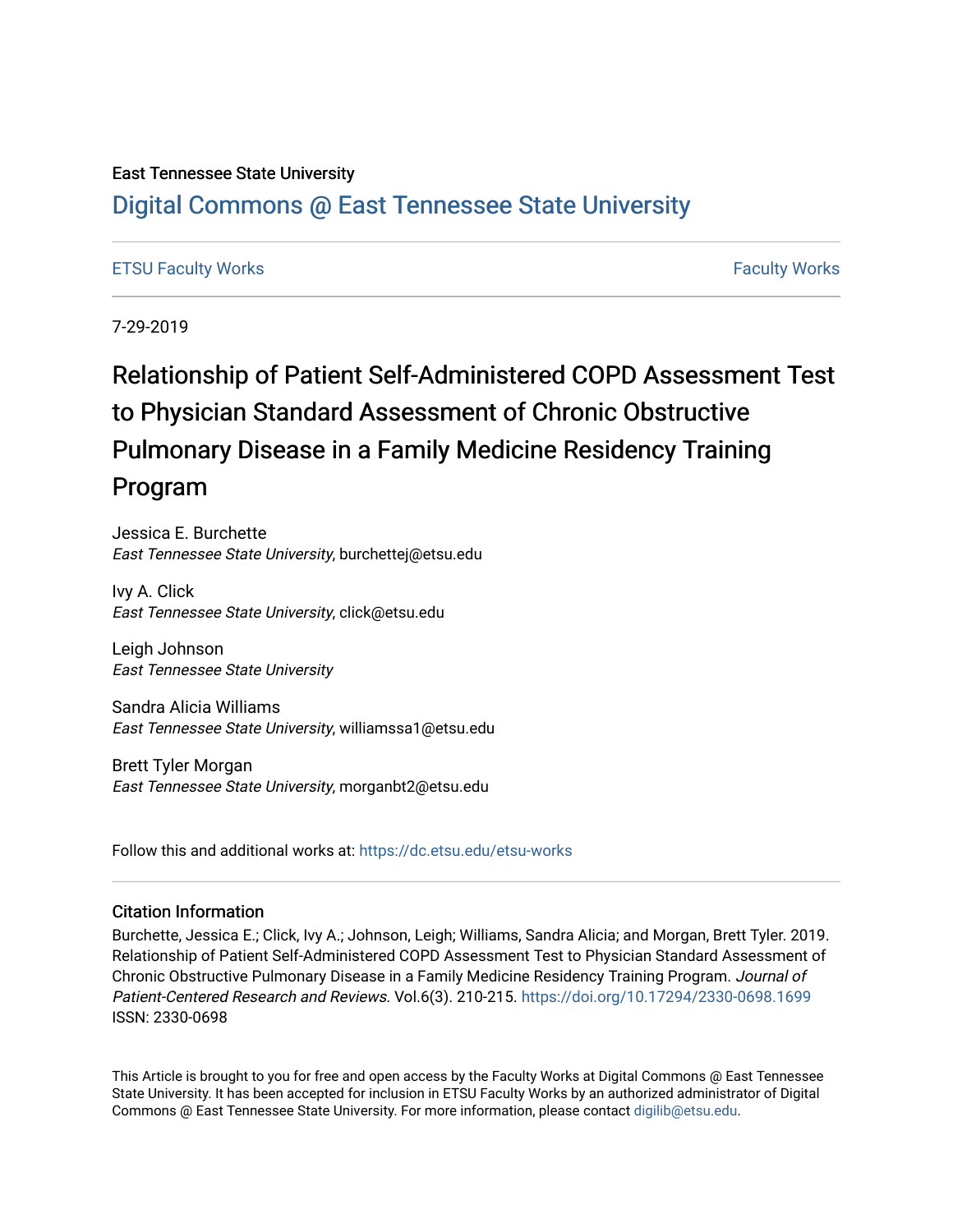## Relationship of Patient Self-Administered COPD Assessment Test to Physician Standard Assessment of Chronic Obstructive Pulmonary Disease in a Family Medicine Residency Training Program

## Copyright Statement

Copyright Aurora Health Care, Inc. Authors are permitted to post the article on a non-commercial open access institutional repository.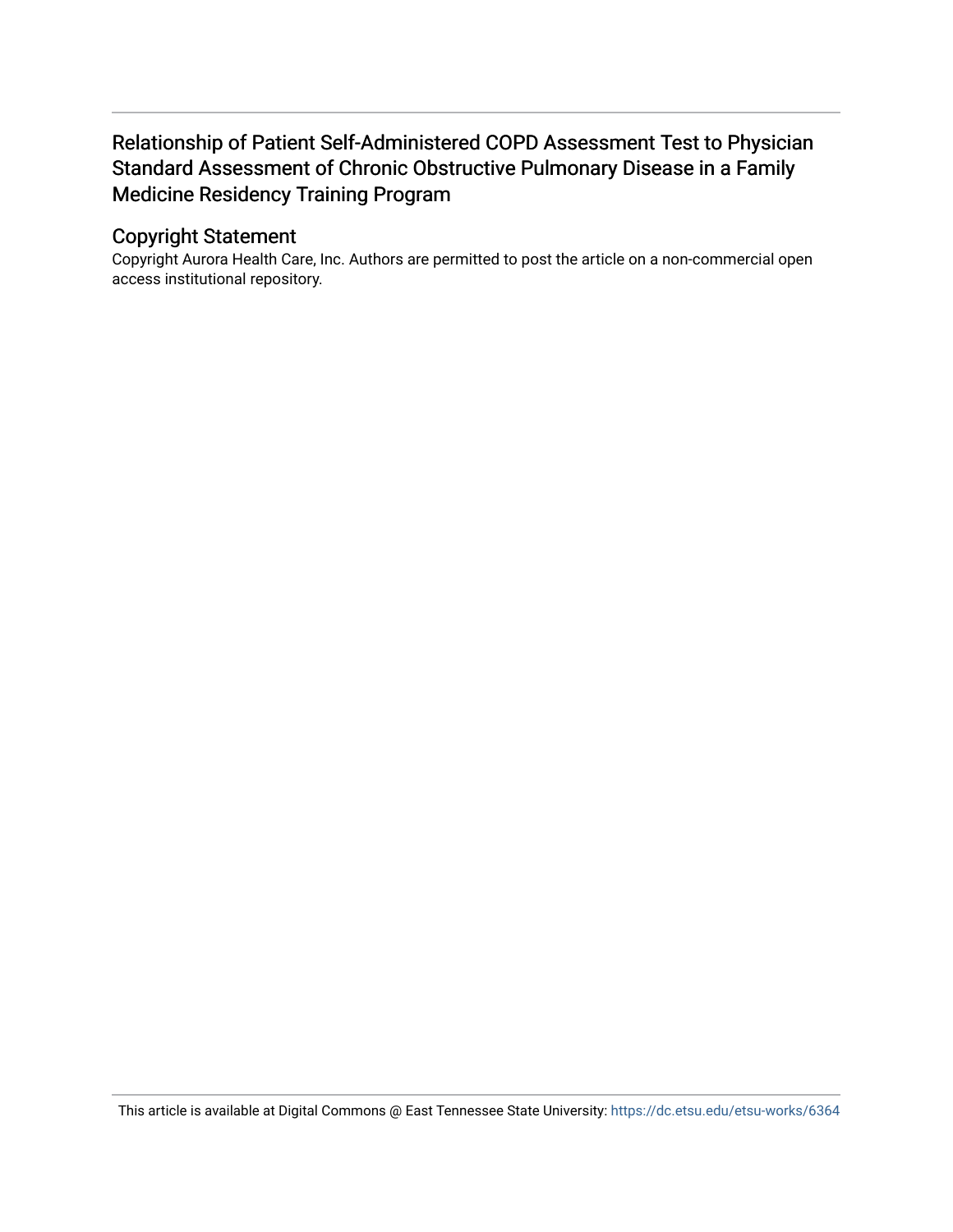

[Volume 6](https://digitalrepository.aurorahealthcare.org/jpcrr/vol6) | [Issue 3](https://digitalrepository.aurorahealthcare.org/jpcrr/vol6/iss3) Article 4

7-29-2019

# Relationship of Patient Self-Administered COPD Assessment Test to Physician Standard Assessment of Chronic Obstructive Pulmonary Disease in a Family Medicine Residency Training Program

Jessica E. Burchette Ivy A. Click Leigh Johnson S. Alicia Williams Brett Tyler Morgan

Follow this and additional works at: [https://aurora.org/jpcrr](https://digitalrepository.aurorahealthcare.org/jpcrr?utm_source=digitalrepository.aurorahealthcare.org%2Fjpcrr%2Fvol6%2Fiss3%2F4&utm_medium=PDF&utm_campaign=PDFCoverPages)

Part of the [Analytical, Diagnostic and Therapeutic Techniques and Equipment Commons](http://network.bepress.com/hgg/discipline/899?utm_source=digitalrepository.aurorahealthcare.org%2Fjpcrr%2Fvol6%2Fiss3%2F4&utm_medium=PDF&utm_campaign=PDFCoverPages), [Cardiovascular Diseases Commons,](http://network.bepress.com/hgg/discipline/929?utm_source=digitalrepository.aurorahealthcare.org%2Fjpcrr%2Fvol6%2Fiss3%2F4&utm_medium=PDF&utm_campaign=PDFCoverPages) [Family Medicine Commons](http://network.bepress.com/hgg/discipline/1354?utm_source=digitalrepository.aurorahealthcare.org%2Fjpcrr%2Fvol6%2Fiss3%2F4&utm_medium=PDF&utm_campaign=PDFCoverPages), [Medical Education Commons](http://network.bepress.com/hgg/discipline/1125?utm_source=digitalrepository.aurorahealthcare.org%2Fjpcrr%2Fvol6%2Fiss3%2F4&utm_medium=PDF&utm_campaign=PDFCoverPages), [Pulmonology Commons](http://network.bepress.com/hgg/discipline/1363?utm_source=digitalrepository.aurorahealthcare.org%2Fjpcrr%2Fvol6%2Fiss3%2F4&utm_medium=PDF&utm_campaign=PDFCoverPages), and the [Respiratory Tract Diseases Commons](http://network.bepress.com/hgg/discipline/990?utm_source=digitalrepository.aurorahealthcare.org%2Fjpcrr%2Fvol6%2Fiss3%2F4&utm_medium=PDF&utm_campaign=PDFCoverPages)

## Recommended Citation

Burchette JE, Click IA, Johnson L, Williams SA, Morgan BT. Relationship of patient self-administered COPD Assessment Test to physician standard assessment of chronic obstructive pulmonary disease in a family medicine residency training program. J Patient Cent Res Rev. 2019;6:210-5. doi: [10.17294/](http://dx.doi.org/10.17294/2330-0698.1699) [2330-0698.1699](http://dx.doi.org/10.17294/2330-0698.1699) 

Journal of Patient-Centered Research and Reviews (JPCRR) is a peer-reviewed scientific journal whose mission is to communicate clinical and bench research findings, with the goal of improving the quality of human health, the care of the individual patient, and the care of populations.

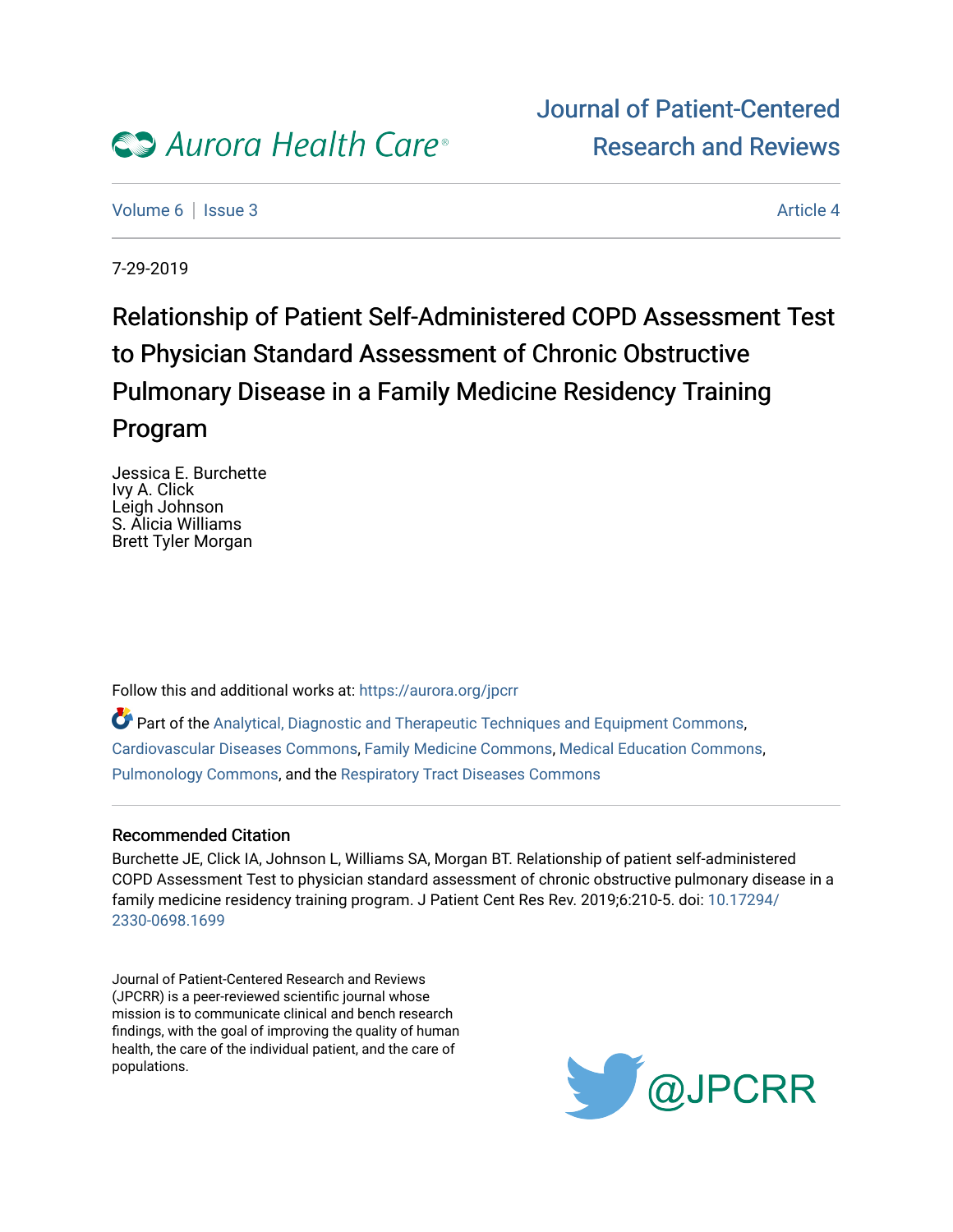## **Relationship of Patient Self-Administered COPD Assessment Test to Physician Standard Assessment of Chronic Obstructive Pulmonary Disease in a Family Medicine Residency Training Program**

Jessica E. Burchette, PharmD,1 Ivy A. Click, EdD,<sup>2</sup> Leigh Johnson, MD,<sup>2</sup> S. Alicia Williams, MA,<sup>2</sup> Brett Tyler Morgan, MA2

*1 Department of Pharmacy Practice, Bill Gatton College of Pharmacy, East Tennessee State University, Johnson City, TN; 2 Department of Family Medicine, Quillen College of Medicine, East Tennessee State University, Johnson City, TN*

**Abstract** Assessing the global impact of chronic obstructive pulmonary disease (COPD) on a patient's life can be difficult to perform in the clinical setting due to time constraints and workflow challenges. The primary objective of this study was to compare disease impact ratings between patient selfadministered COPD Assessment Test (CAT) and physician standard office assessment. This prospective study was conducted at a family medicine residency clinic in northeast Tennessee. The study included two study groups: 1) adult patients seen at the clinic during the 3-month study period with an active diagnosis of COPD, and 2) their physicians. Physicians' assessment of the impact of COPD on their patients' daily lives was compared to patients' self-administered CAT assessments. Physician assessment of COPD impact and patient assessment of CAT categories significantly differed (χ<sup>2</sup>=11.0, P=0.012). There was very poor agreement between patient and physician ratings (κ=0.003), with 42.9% of physician ratings underestimating the impact, 28.6% overestimating the impact, and 28.6% correctly estimating the impact COPD had on their patients' lives. These findings support the use of validated assessment tools to help providers understand the symptom burden for patients with COPD. (*J Patient Cent Res Rev.* 2019;6:210-215.)

**Keywords** chronic obstructive pulmonary disease; COPD; assessment test; quality of life; family medicine

 $\sum_{\text{diagnosis of chronic obstructive pulmonary}}$  a diagnosis of chronic obstructive pulmonary<br>notentially affected <sup>1,2</sup> Currently COPD is ranked as diagnosis of chronic obstructive pulmonary disease (COPD), with another 13 million potentially affected.<sup>1,2</sup> Currently, COPD is ranked as the third-leading cause of death in the United States.3 Certain geographical regions are more impacted by COPD due in part to cultural influences and lifestyle factors such as smoking and occupational exposure. Tennessee has one of the higher percentages of citizens

diagnosed with COPD, with a current prevalence estimate of 8.1% (state range: 3.5%–13.6%).<sup>1</sup>

Symptoms of COPD are highly variable with significantly different presentations between patients.4,5 Hallmark symptoms of shortness of breath and increased sputum production can often overshadow nonspecific symptoms, which may be overlooked or not attributed to COPD. Anxiety, depression, and difficulty sleeping are often present but may not be correlated to COPD by patients or providers.<sup>6</sup> These symptoms can be difficult to measure and often affect activities of daily living as well as confidence in simple tasks such as leaving the home without fear of worsened symptoms.<sup>7</sup>

Correspondence: Jessica E. Burchette, PharmD, East Tennessee State University, PO Box 70657, Johnson City, TN 37614 (burchettej@etsu.edu)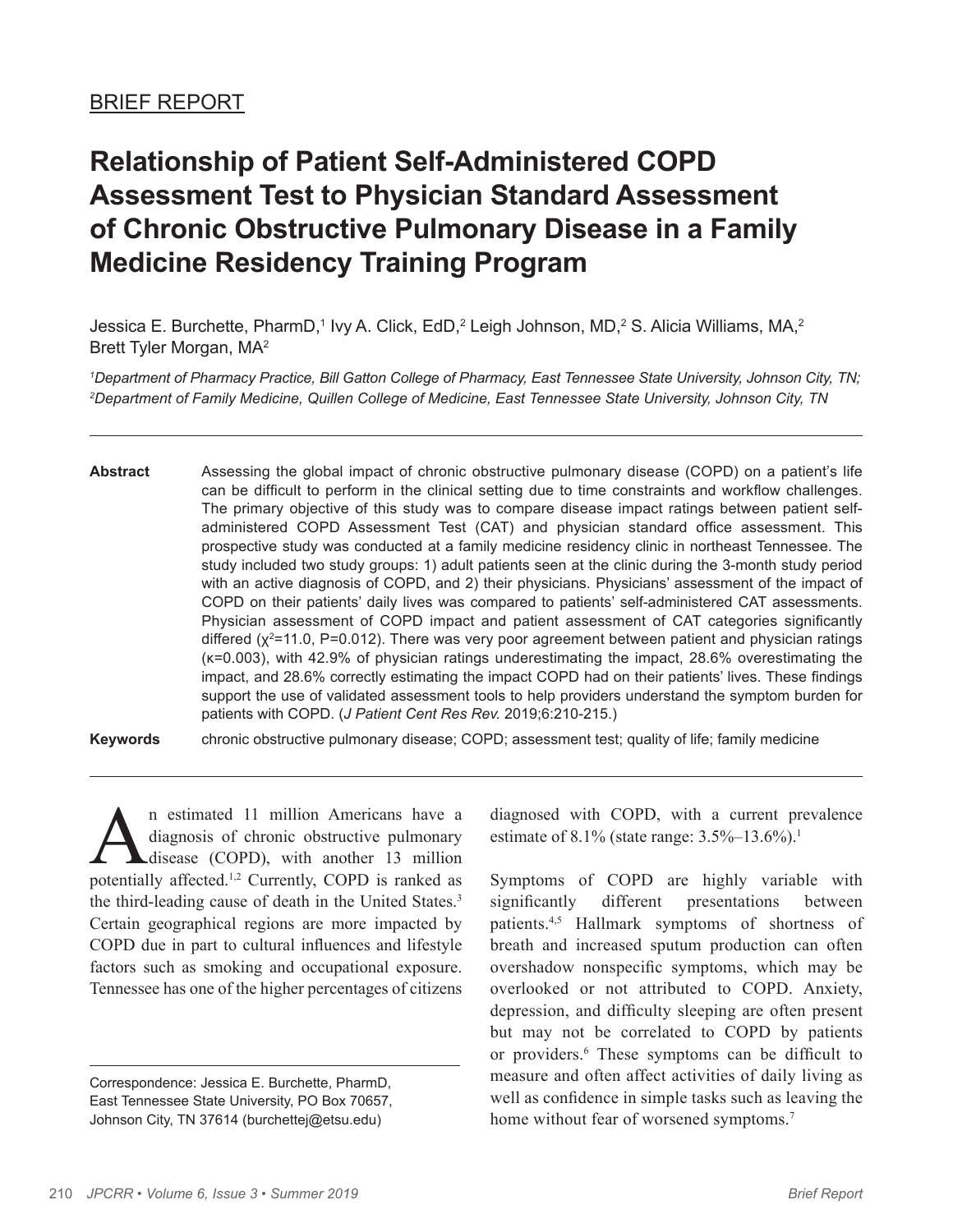Assessing the global impact of COPD on an individual patient can be difficult to perform because of time constraints and workflow challenges in clinic.<sup>8</sup> Also, patients may underreport the severity of COPD during standard patient-provider interactions due to the variability of symptoms over time.<sup>9</sup> Given that ample data have indicated that spirometry does not directly correlate with symptoms,<sup>10</sup> the need for a reliable assessment tool to measure disease impact is crucial.

Family medicine providers care for a complex and diverse patient population with many chronic diseases. Utilizing a standard assessment to guide the patient discussion can assist providers in formulating evidence-based care plans for individual patients. These assessments can open discussion regarding disease impact on quality of life beyond a generic "How are you?" approach.<sup>11</sup> Understanding and valuing which aspects of a disease are most concerning to patients is a cornerstone of patientcentered care and has an influence on patient-provider trust and rapport.<sup>12</sup>

The COPD Assessment Test (CAT) was developed in 2009 as a short, patient-administered questionnaire for measuring health-related quality of life for patients with COPD.13 This assessment was designed for clinical practice, taking about 2 to 3 minutes to complete, and has been validated in multiple languages.14 Ideally, patients would self-administer the CAT prior to an office visit as a tool for stimulating discussion. Scores range from 0 to 40 and are categorized as low, medium, high, or very high impact. The CAT is currently undergoing review by an expert governance board to ensure usability and reliability for patients everywhere.<sup>15</sup>

The primary objective of this study was to compare disease impact ratings between patient self-administered CAT and physician standard office assessment. Secondary objectives include whether patient and/or physician characteristics impacted COPD assessment scoring variations between the two groups.

## **METHODS**

This prospective study was conducted at a family medicine residency clinic in northeast Tennessee. The study included two groups: 1) adult patients seen at the clinic during the 3-month study period with an active ICD-10 code consistent with COPD, and 2) their physicians. This study was approved by the East Tennessee State University institutional review board. Informed consent was obtained from all participants. The clinic's social health specialist reviewed a weekly report of scheduled appointments and assessed for the following inclusion criteria: age of  $\geq$ 18 years, active diagnosis of COPD, English speaking, legally able to make personal treatment decisions, and not pregnant at the time of the visit. Those with an acute exacerbation of COPD within 2 weeks of the visit were excluded. Potential patients were highlighted each day prior to the start of clinic. All clinic physicians were eligible for inclusion.

Upon completion of the visit, physicians completed a 1-item assessment of their perception of whether COPD had a low, medium, high, or very high impact on their patient's quality of life (mimicking CAT impact categories). Physician gender and experience level (resident training year, faculty) were collected. Eligible patients were approached by the nurse before leaving the examination room to ask about willingness to participate. Those willing to participate were escorted to the social health specialist's office, where they were consented and asked to complete the CAT. Patient demographics, including age, gender, and smoking status, were collected. Figure 1 illustrates the study workflow.

Descriptive analyses were used to provide summaries of patient and physician participant demographic characteristics. Patient participants' CAT scores were totaled and categorized by impact on wellbeing and daily life (low, medium, high, or very high impact). Chi-squared  $(\gamma^2)$  tests were used to compare physicians' ratings of COPD impact to their patients' CAT categories, as well as differences in sex, smoking status, and physician experience. Cohen's kappa (κ) coefficient was used to compare agreement between physician and patient ratings. All analyses were conducted using SPSS Statistics, Version 23 (IBM Corp, Armonk, NY).

## **RESULTS**

Fifty matched pairs of patient CAT and physician assessment forms were collected over 3 months. One set was removed due to incomplete data, leaving 49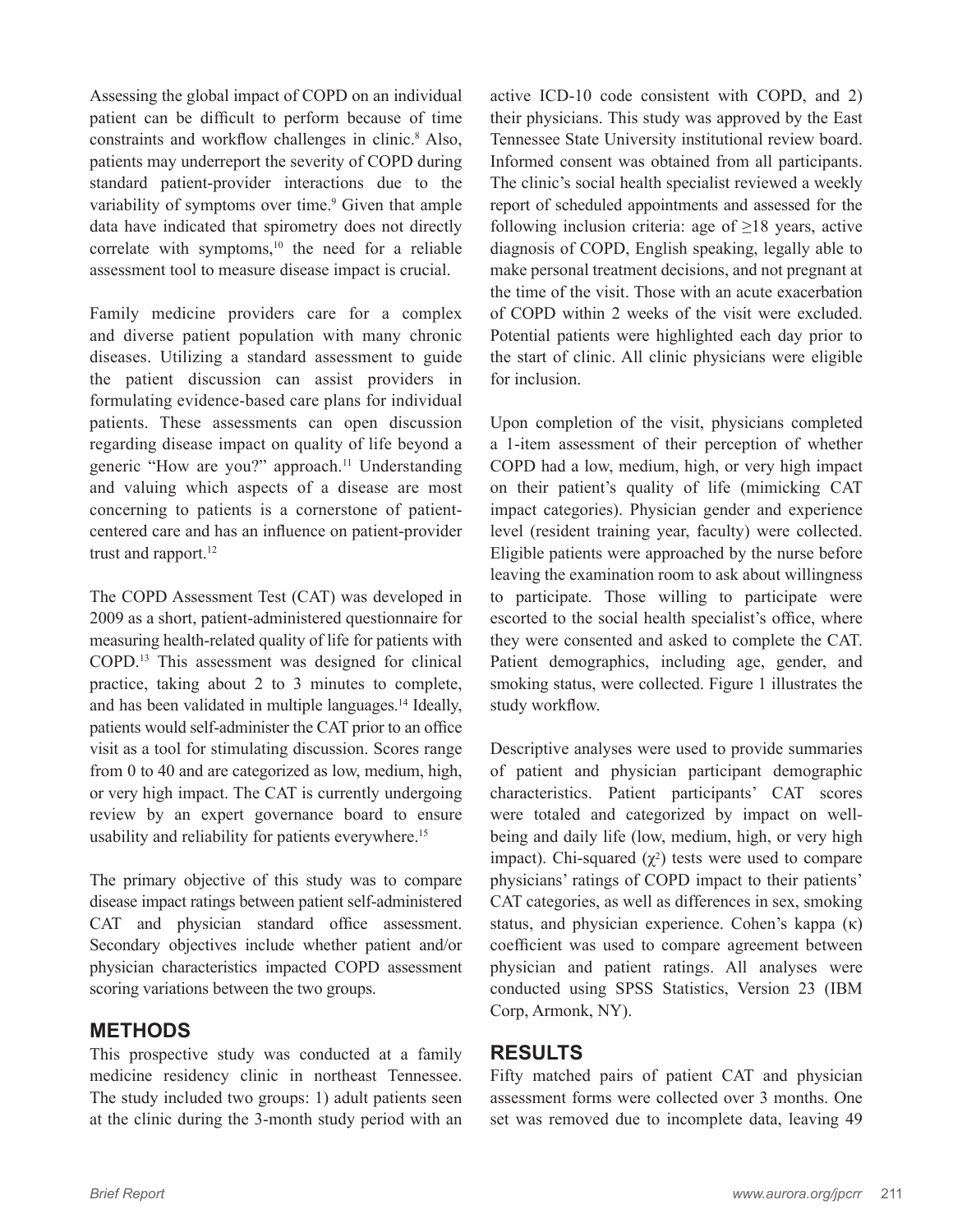

*Figure 1.**Chronic obstructive pulmonary disease (COPD) assessment study flow.*

usable sets of matched forms. The majority of the 49 patient participants were female (61.2%), and the cohort averaged  $63.5 \pm 8.9$  years of age. Slightly more than half were current smokers (51%). Physician participants were more frequently male (55.1%) and third-year family medicine residents (40.8%) (Table 1).

There were significant differences between physician assessment of COPD impact on patients' lives and patients' self-assessment of CAT categories  $(\chi^2=11.0, P=0.012)$  (Figure 2). Data indicated very poor agreement between patient and physician ratings ( $\kappa$ =0.003), with 42.9% of physician ratings underestimating the impact, 28.6% overestimating the impact, and 28.6% correctly estimating the impact COPD had on their patients' lives. Furthermore, physicians were more likely to underestimate COPD impact for those not currently smoking (50%) versus current smokers (36.0%); P=0.047. Although female physicians were more likely to correctly assess COPD impact (40.9%) than male physicians (18.5%), this was not statistically significant (P=0.08). There were no significant differences based on physician experience, patient sex, or patient age.

## **DISCUSSION**

Implementing a standardized, validated assessment tool to monitor chronic disease impact has value for patients and providers.9 Our study identified a discrepancy between physician assessment of disease impact and patient self-reported impact via CAT scoring. One explanation for this incongruity is a lack of general knowledge among physicians and patients of less welldescribed COPD symptoms. Most patients understand that shortness of breath, coughing, and sputum production are symptoms of COPD; however, other symptoms such as anxiety, depression, or poor sleep patterns may not be considered COPD-related. Patients with COPD have been shown to experience a higher mental health burden than patients with other chronic health conditions, and the correlation between COPD and mental health has been linked to negative effects on mortality, increased risk of exacerbations, longer hospital stays, and poorer quality of life with decreased functional status.<sup>16,17</sup> During a general patient encounter, the patient may not report psychological symptoms when asked about the impact of COPD on daily life because of a lack of knowledge related to symptom-disease relationship.<sup>18</sup> Clinically, there are significant implications for patients to underestimating the impact of COPD, including potential undertreatment of symptoms that could lead to acute exacerbations, further decreasing quality of life.

Another potentiating factor in the patient-provider disease assessment may be variation between individual providers related to COPD assessment. For example, female physicians are more likely to engage in patientcentered communication, $19,20$  suggesting that perhaps they are better poised to estimate individual patient disease impact. The increased correct assessment of COPD impact by female physicians was not statistically significant in this pilot study, perhaps due to sample size. Nonetheless, as each provider has his or her own style of patient interview, the assessment of disease may vary based on the types of questions asked and the way in which they are posed to the patient. By implementing a standardized assessment for COPD impact, patients and providers can come to the encounter with common ground for assessment and discussion.

The clinical impact of adding a standardized assessment of COPD, such as the CAT, to routine care for all patients with COPD does not come without added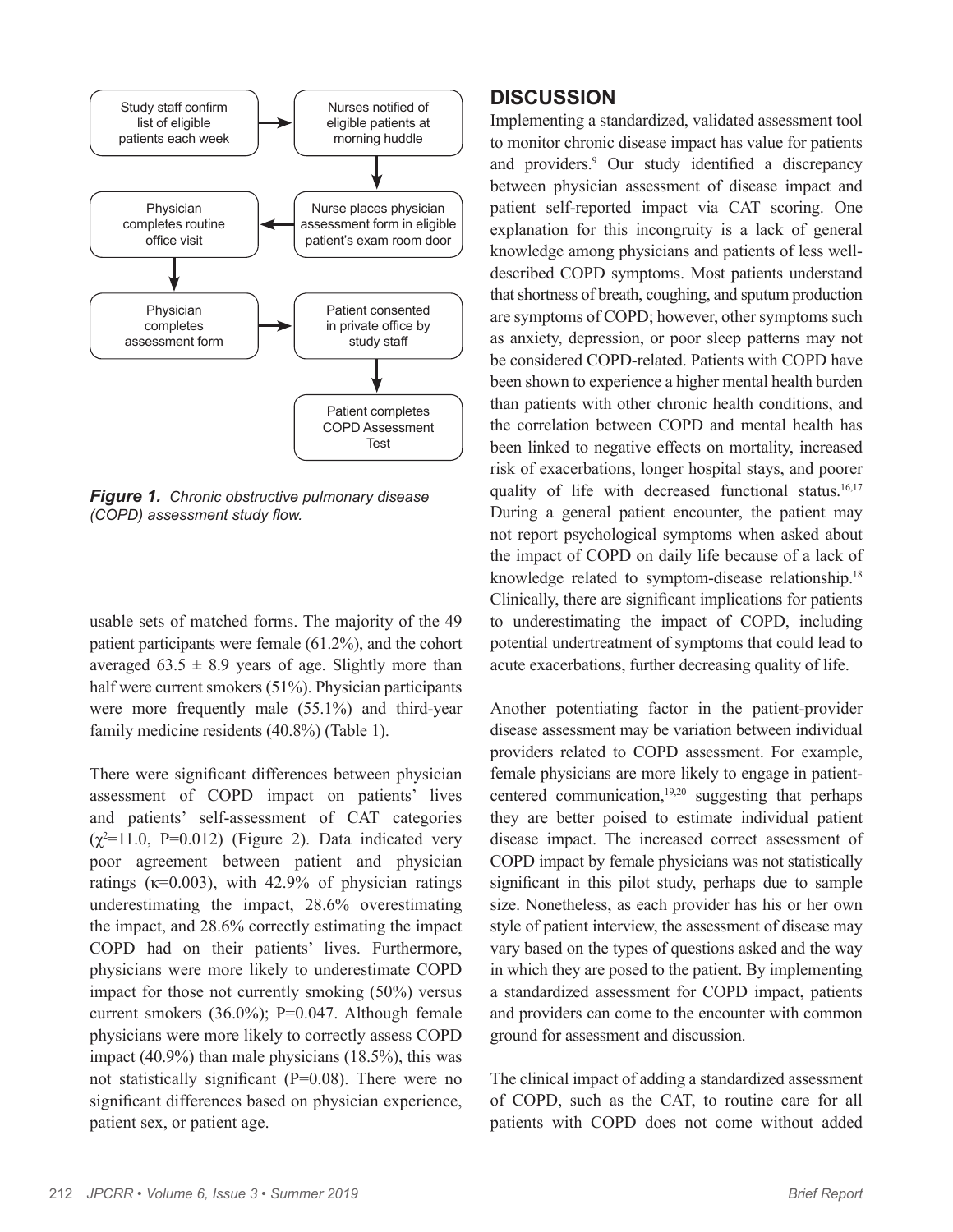|                         |                 | <b>Physician Agreement With Patient CAT</b> |                   |                  |                  |
|-------------------------|-----------------|---------------------------------------------|-------------------|------------------|------------------|
| <b>Characteristic</b>   | All,<br>$n$ (%) | Same,<br>$n$ (%)                            | Under,<br>$n$ (%) | Over,<br>$n$ (%) | $\boldsymbol{P}$ |
| COPD impact             |                 | 14(28.6)                                    | 21(42.9)          | 14 (28.6)        | 0.01             |
| Patient age*            |                 |                                             |                   |                  |                  |
| 45-54 years             | 10(20.4)        | 5(50.0)                                     | 4(40.0)           | 1(10.0)          | 0.36             |
| 55-64 years             | 14 (28.6)       | 3(21.4)                                     | 5(35.7)           | 6(42.9)          |                  |
| 65-74 years             | 20(40.8)        | 4(20.0)                                     | 11(55.0)          | 5(25.0)          |                  |
| 75-84 years             | 5(10.2)         | 2(40.0)                                     | 1(20.0)           | 2(40.0)          |                  |
| Patient sex             |                 |                                             |                   |                  |                  |
| Female                  | 30(61.2)        | 7(23.3)                                     | 14(46.7)          | 9(30.0)          | 0.31             |
| Male                    | 19 (38.8)       | 7(36.8)                                     | 7(36.8)           | 5(26.3)          |                  |
| Physician sex           |                 |                                             |                   |                  |                  |
| Female                  | 22 (44.9)       | 9(40.9)                                     | 8(36.4)           | 5(22.7)          | 0.08             |
| Male                    | 27(55.1)        | 5(18.5)                                     | 13(48.1)          | 9(33.3)          |                  |
| Patient smoking status  |                 |                                             |                   |                  |                  |
| Current smoker          | 25(51.0)        | 11(44.0)                                    | 9(36.0)           | 5(20.0)          | 0.05             |
| Former smoker           | 24 (49.0)       | 3(12.5)                                     | 12(50.0)          | 9(37.5)          |                  |
| Physician training year |                 |                                             |                   |                  |                  |
| PGY <sub>1</sub>        | 8(16.3)         | 2(25.0)                                     | 4(50.0)           | 2(25.0)          |                  |
| PGY <sub>2</sub>        | 18 (36.7)       | 8(44.4)                                     | 6(33.3)           | 4(22.2)          | 0.47             |
| PGY <sub>3</sub>        | 20 (40.8)       | 4(20.0)                                     | 10(50.0)          | 6(30.0)          |                  |
| Faculty                 | 3(6.1)          | 0(0.0)                                      | 1(33.3)           | 2(66.7)          |                  |

**Table 1.** Characteristics of Patients (n=49) and Physicians (n=49) and Their Respective Relationships to COPD Impact Agreement

*\*Mean age for the 49-patient cohort was 63.5 ± 8.9 years.*

*CAT, COPD Assessment Test; COPD, chronic obstructive pulmonary disease; PGY, postgraduate year.*

time requirements for clinical workflow. Practice administrators should evaluate current procedures to determine appropriate places within the patient/clinic flow to administer these assessments. Patient checkin is an easily identifiable point in clinic workflow to administer an assessment; this procedure would allow patients to complete the assessment prior to seeing the provider and may prompt patients to generate questions regarding their care. To avoid the potential of biasing the study, our patients did not complete the CAT prior to seeing the provider, but in daily practice asking a patient to complete the CAT prior to the visit would likely be more beneficial to the patientprovider discussion.14 Alternatively, asking the nurse to provide the CAT to the patient as they are roomed could provide more information during the encounter without disrupting clinic flow.

This study has many strengths, which support the validity of the results in practice. The study was a prospective review of real-time provider assessment of COPD impact on a patient's life. The providers were instructed to perform their assessment and exam as usual and had not been previously educated on the CAT. Patient self-assessment of disease impact via the CAT is validated in the literature and proven to increase the comprehensiveness of patient symptom reporting.<sup>9,21</sup> Having patients complete the CAT after the encounter prevented discussion of the questions and results with the provider during the visit, helping to reduce study bias.

Although efforts were taken to solidify and strengthen this study, there are limitations that should be addressed. Due to patient identification methods and variation in monthly resident schedules, we were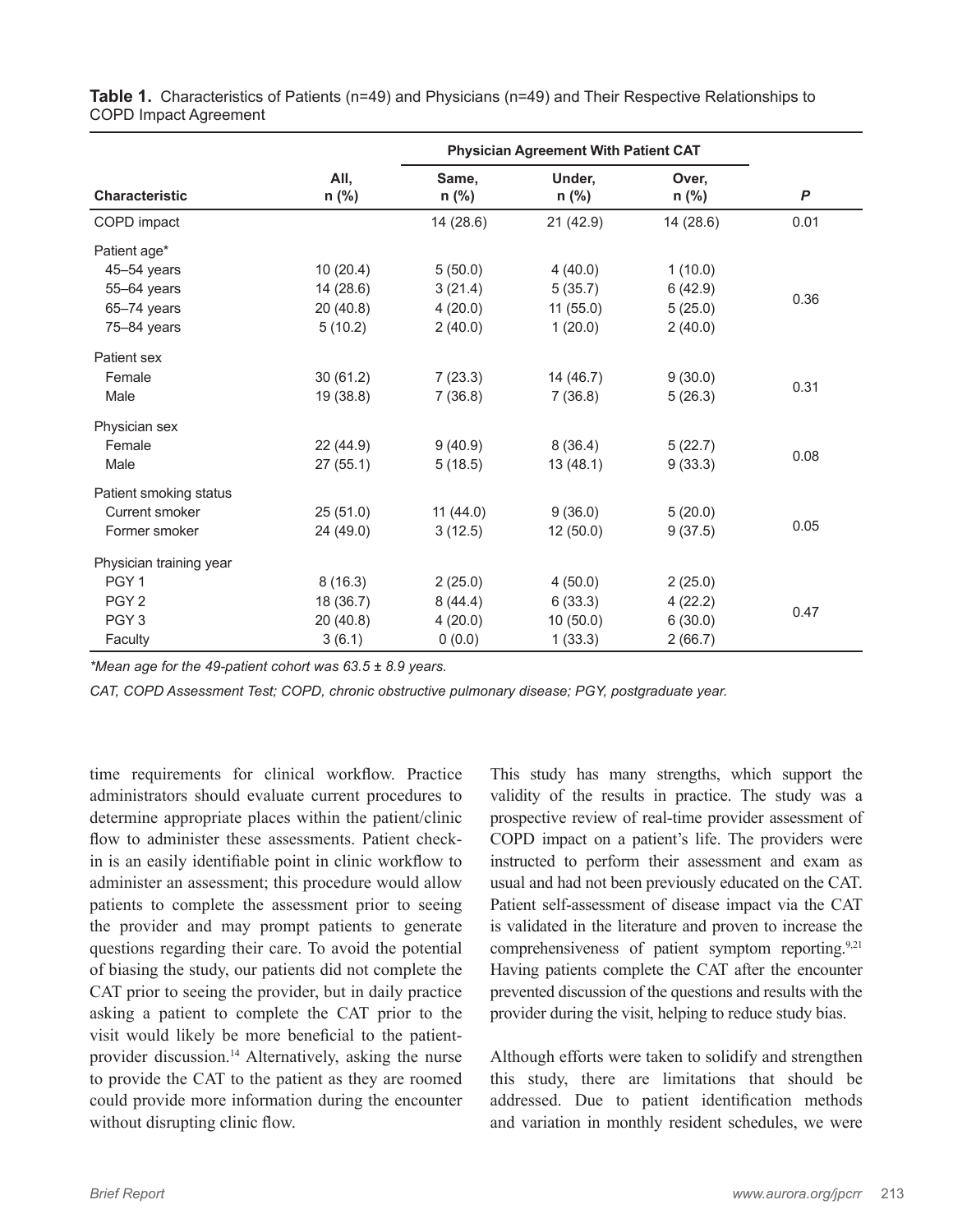

*Figure 2.**Comparison of patient COPD Assessment Test categories and physician assessment of chronic obstructive pulmonary disease (COPD) on well-being and daily life.*

unable to assess the level of provider/patient continuity of care. Arguably, a lack of familiarity with the patient may have impacted the provider's ability to assess disease impact. Another limitation is the difference in assessment methods for comparing patient and provider results. Physicians were asked to categorize patients directly into 1 of 4 impact categories, whereas patient CAT scores were represented numerically as the sum of the 8-item Likert scale assessment and then categorized by impact. This difference in scoring could have created discrepancy between the provider and patient scoring. Finally, although we made multiple efforts to reduce study bias, it is possible physicians may have been alerted to a potential study participant prior to seeing the patient, which could have triggered the physician to ask additional COPD-related questions. However, even with this potential bias, we still found physicians underestimated the impact of COPD on patients' lives.

Future plans include assessing the effect of fully implementing the CAT into practice and the impact on treatment decisions. As addressed previously, there

are no available data addressing variation among provider styles. Future work that attempts to quantify and qualify provider style differences may further contribute to the development of reliable standardized patient assessments. Much of the future direction regarding the widespread use of the CAT within the United States will depend on the outcomes from the CAT governance board.<sup>15</sup>

Our results indicated poor agreement between physicians' standard assessment of COPD symptom impact on patients' daily lives and patients' selfassessment. These findings support the use of validated assessment tools to help providers understand the symptom burden for patients with COPD. Family medicine providers are uniquely positioned to care for patients with many chronic diseases, which includes understanding the patients' perspective on disease and the symptom burden impacting daily life. Standardized measures of disease impact, such as the CAT, have value for both patients and providers in daily practice and can be an important tool in creating a dialogue